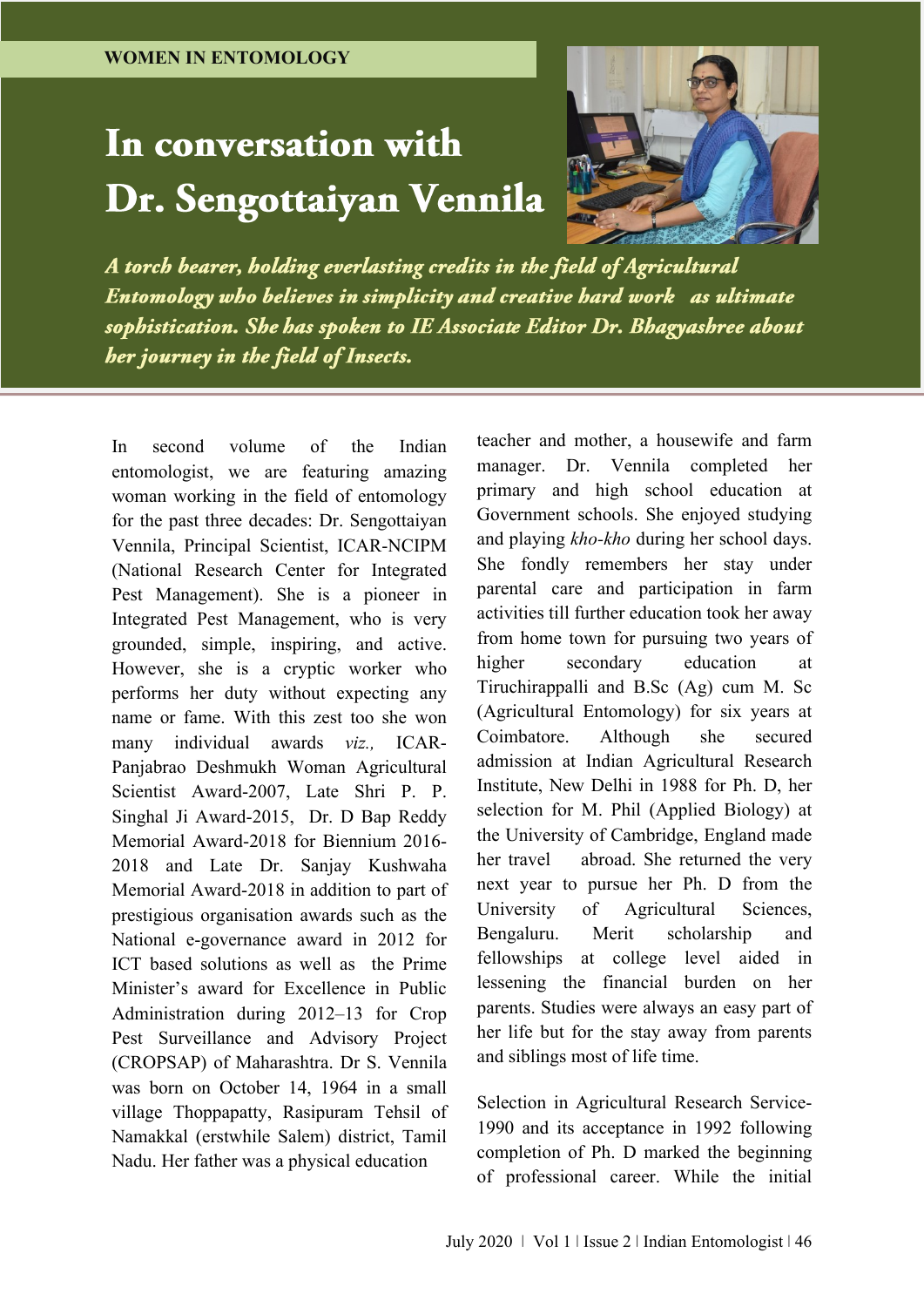posting was at Biological Control Centre, Bengaluru (erstwhile regional station of ICAR- NCIPM, Faridabad), she got her transfer to ICAR- CICR (Central Institute for Cotton Research), Nagpur, Maharashtra in 1994 on account of common posting for couples, with her life partner an Agricultural Economist of ARS who served earlier at Trivandrum, presently working with ICAR headquarters. Dr Vennila was a cotton projects of relevance to field problems of current importance with quality contributions benefitting farmers and the environment. Forging alliance with other disciplines of research of Central and State governmental organizations and with developmental agencies including industries with a well-knit policy for crop protection is need of the hour.

"Dynamism and team work should flourish amongst agricultural entomologists so as to effectively co-evolve with insects and other natural and manmade resources"

entomologist for over 15 years working in the areas of insect ecology and Integrated Pest Management. She joined ICAR-NCIPM, New Delhi in 2009 upon direct selection and she gratefully remembers the inspiration and support tendered by Dr O. M. Bambawale, the Director at ICAR-NCIPM who provided foundation for information and communication based pest surveillance not only for field level pest management but also for research database development under National Innovations in Climate Resilient Agriculture. She has been keen to bring out the research outputs into mobile apps for easy dissemination and use by different stakeholders of plant protection. She considers herself as a "cryptic Indian Entomologist" despite handling many national level projects and representing India on transboundary plant pests at the G20 workshop held in Japan. She has near to 150 research publications and associated with many mobile apps (hosted on *Krishi portal* of ICAR & Google Play store - the latest one on FAW\_IPM). Her wish is to see more research entomologists take up **Dr. Bhagyashree S N (BSN): Thank you for speaking to the Indian Entomologist magazine during these tough times amidst a pandemic. I am feeling privileged to feature you in Indian Entomologist "Women in Entomology" section. What made you to pursue career in Agriculture and how did you choose Agricultural Entomology?**

Dr Sengottaiyan Vennila (SV): Hailing from a farming family, even as child I had natural inclination for crops and animal husbandry. I have grown up amidst banana, cotton, cassava, castor, coconut, groundnut, rice and turmeric, mulberry, cattle, goatery and poultry. I was also too familiar with all kinds of living creatures and non-living resources of a farming ecosystem. Although I liked all the major subjects of Agriculture, I was attracted to reading books like 'The Insects: Structure and Function' by R. F. Chapman and 'Elements of Economic Entomology' by Dr B. Vasanthraj David as an under graduate. Agricultural Entomology was hence the natural choice.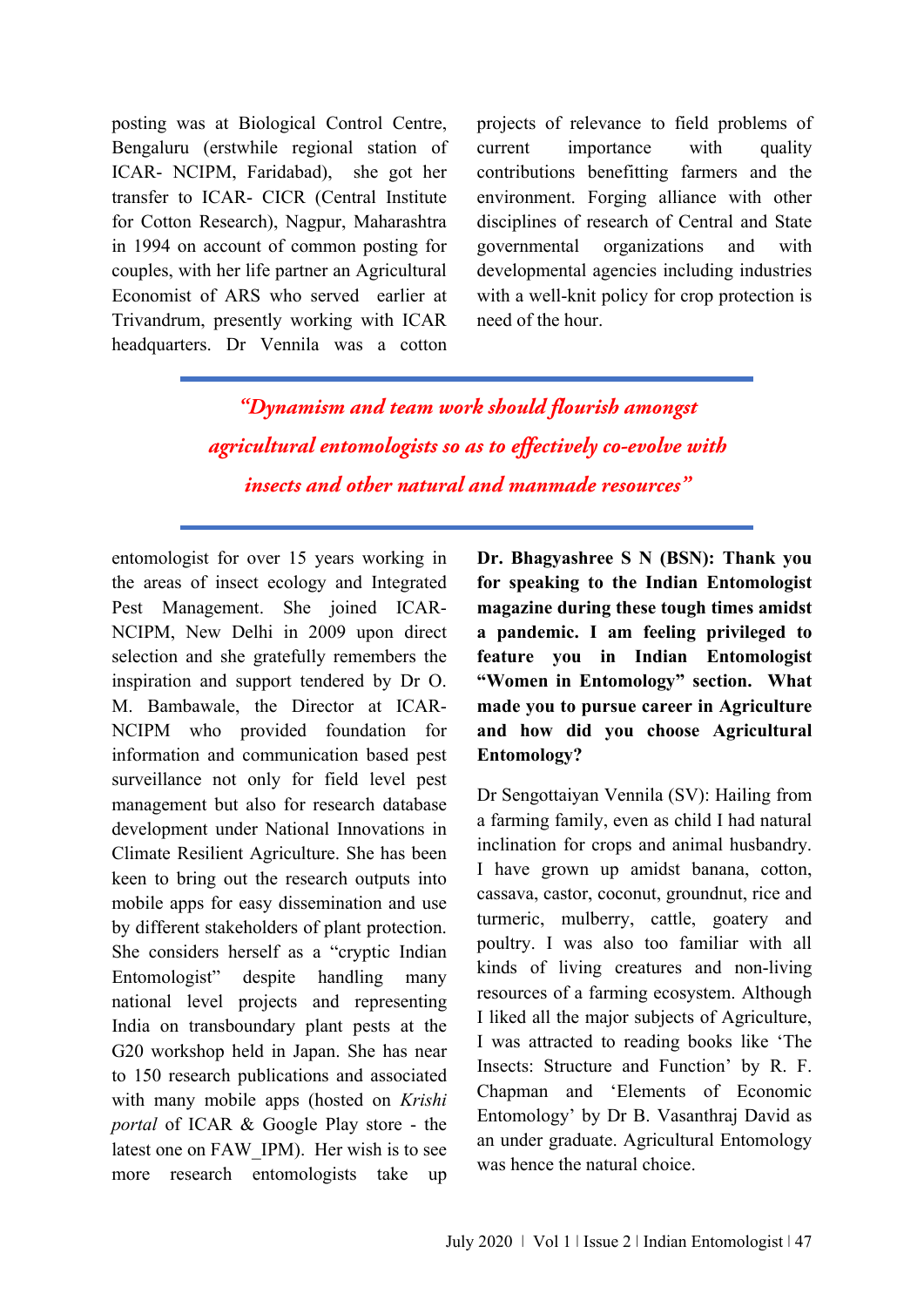# **BSN: How did you feel when you got first rank in ARS, which was quite uncommon during 90s for girls?**

SV: It was never the goal but I did feel a sense of achievement more for my parents than for myself. I realised that sincerity and hard work are linked to success irrespective of societal patterns.

# **BSN: Role model/the person you admire/follow in your life as well as in profession life?**

SV: My mother for her clarity, patience and dignity and my father for the unhindered freedom of speech and actions he offered. Dr. PC Sundara Babu, my mentor during post-graduation who taught the course on Biological Control, guided my research during Masters and was instrumental in my studies at Cambridge is my role model.

# **BSN: For women, usually career clock and biological clock go in opposite direction, how can we balance that?**

SV: Although easier said than done, making prioritised choices in one's life and making adjustments in accordance with circumstances as they emerge help a lot. As women juggle many responsibilities in a day, their efficiency and ability to balance career are higher. Balancing comes with practice of thoughts and actions in tandem with enthusiasm be it at work or home.

# **BSN: What working women should possess to have balanced and healthy life?**

SV: Realistic aspirations and ambitions are keys for a simple and balanced life. Nurturing positive qualities of being a human boost mental as well physical health. Developing interests beyond academics help calm the mind and centre the self. Allotting

time for an activity of interest and passion amidst everyday routines is often refreshing. Practice inner peace- prosperity and dignity follow automatically.

# **BSN: What are the biggest challenges or hurdles you've come across while working on ICTs?**

SV: I work in the areas of ecology and management of plant pests wherein ICT tools are integrated. I find more opportunities than the challenges of using ICT in plant protection for research, education and extension. A single national platform assimilating data and knowledge using ICT with convergence brought in from crop based organisations of ICAR, State Agricultural Universities and *Krishi Vigyan Kendras* having interface with DPPQ&S and NIPHM is essential for better execution of plant protection in the country.

# **BSN: How would you like to see Information Communication Technology in future?**

SV: I am not an expert on the subject per *se,* so I can only speculate on the future of ICT. It is a tool that has tremendous potential and will have an impact on small scale production systems in agriculture. Shrinking family size and labour scarcity will enable a greater role for ICT in agriculture – buttons, knobs, keys, robotics, sensors, internet of things, machine learning, augmented reality, virtual reality etc., may revolutionize agricultural applications and operations. We need to develop rapid expertise with the developing technological advances of ICT to harness the benefits they can offer to agriculture, in general and plant protection, in particular. Suggestions for "ICT in Plant Protection" of the readers are welcome at: *S.Vennila@icar.gov.in*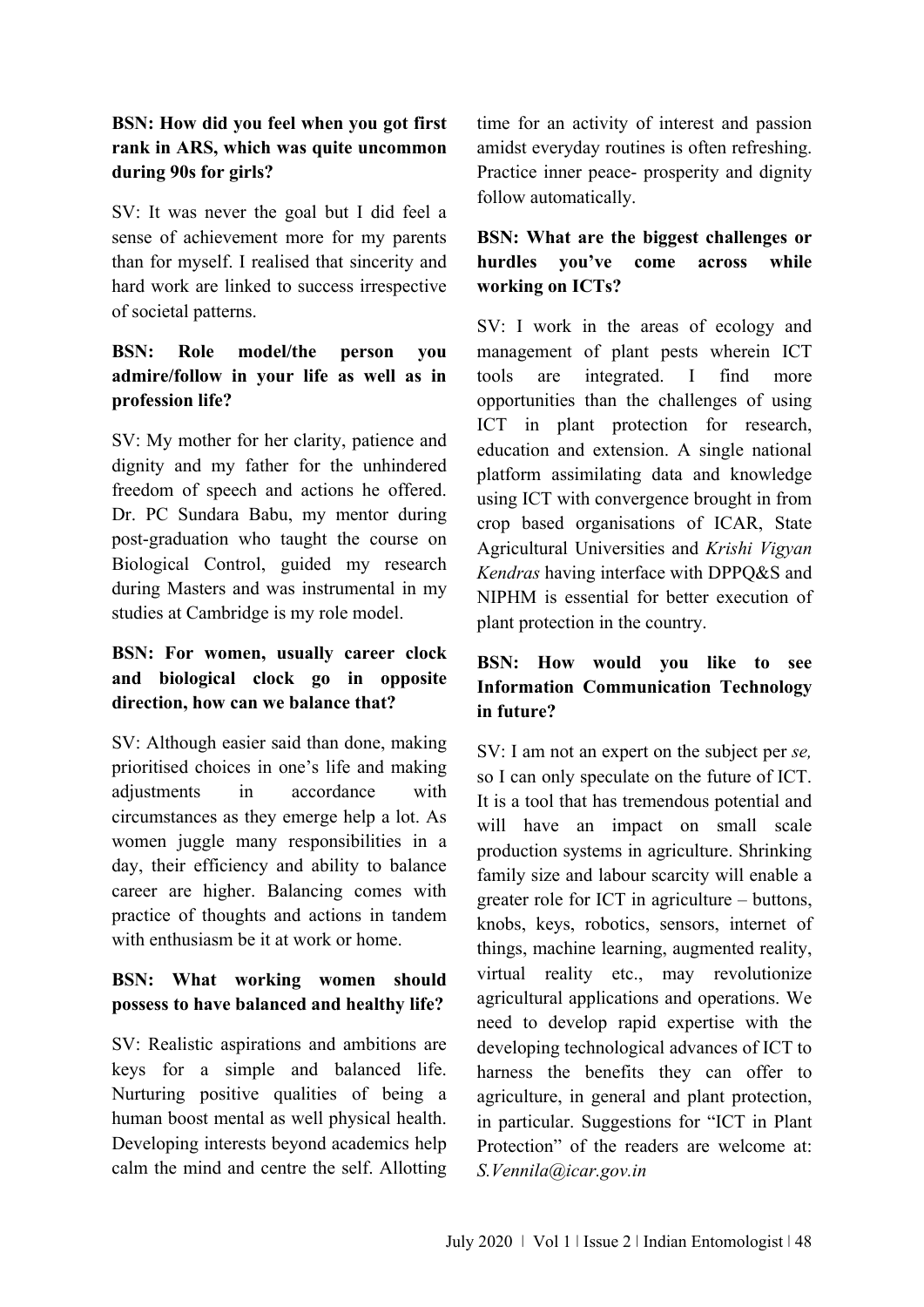#### **BSN: Traits or attitude that can help women to be successful as scientist?**

SV: Ability for multi-tasking, adopting issue over personal oriented approaches in problem solving and balancing our personal and professional lives are the traits essential for all professionals alike irrespective of gender.

## **BSN: A change you would like to see in young agricultural entomologists?**

SV: The ultimate goal of the young entomologists should be active and effective in contribution to science of the subject and more importantly farmers in the field. The attitude should be to share the resources, care for the fellow workers and to develop entrepreneurial skills for the youth of our country. As students and professionals, one should be aware of the fact that the principles and framework of theory and practice of plant protection remain more or less the same, however, the dynamic system variables over time and space need adaptive policies and management put in place. Dynamism and team work should flourish amongst agricultural entomologists so as to effectively co-evolve with insects and other natural and manmade resources. "*Ecologically Adapt and Evolve to the Needs!"*

## **BSN: How did you feel when you got prestigious Women scientist award from ICAR very early in your career**?

SV: I was exceedingly grateful to the associated scientists, field and skilled workers of the Central Institute of Cotton Research, Nagpur and the cotton farmers of neighbouring villages who were pivotal to all my experimental findings and technological outputs. Since, I could work

during the eras of Non Bt and Bt cotton as well as Non IPM and IPM, my contributions to cotton entomology have been considerable and satisfying.

# **BSN: No doubt you are a brilliant scientist with extreme intellect, why don't you think of administration?**

SV: Scientific excellence does not necessarily translate into good administrative skills. It is not an area that evinced interest in me at any point of time.

#### **BSN: Advice to young women of Entomology fraternity?**

SV: Nothing I would advice to women differently. My best wishes!

#### **BSN: Your suggestions/views and opinion on "Indian entomologist" magazine?**

SV: I am appreciative of the efforts and quality of the "Indian entomologist". "Bug studio- Indian Entomologist Photo Contest" is a personal favorite. I wish to see the magazine reach a larger entomological community as the days goes by. An additional feature announcing "Forthcoming Events" would help the students, researchers and public tune in. I am thankful for the honour of being featured in the magazine. I would like to thank Dr. V.V. Ramamurthy and his editorial team for launching the online periodical that would promote entomological science and entomologists in India. Lastly, thank you Bhagyashree for the interview that made me reminisce my childhood, college, professional days and personalities I came across.

BSN: Thank you so much for sparing your valuable time to inspire us and polishing our minds by your kind words.